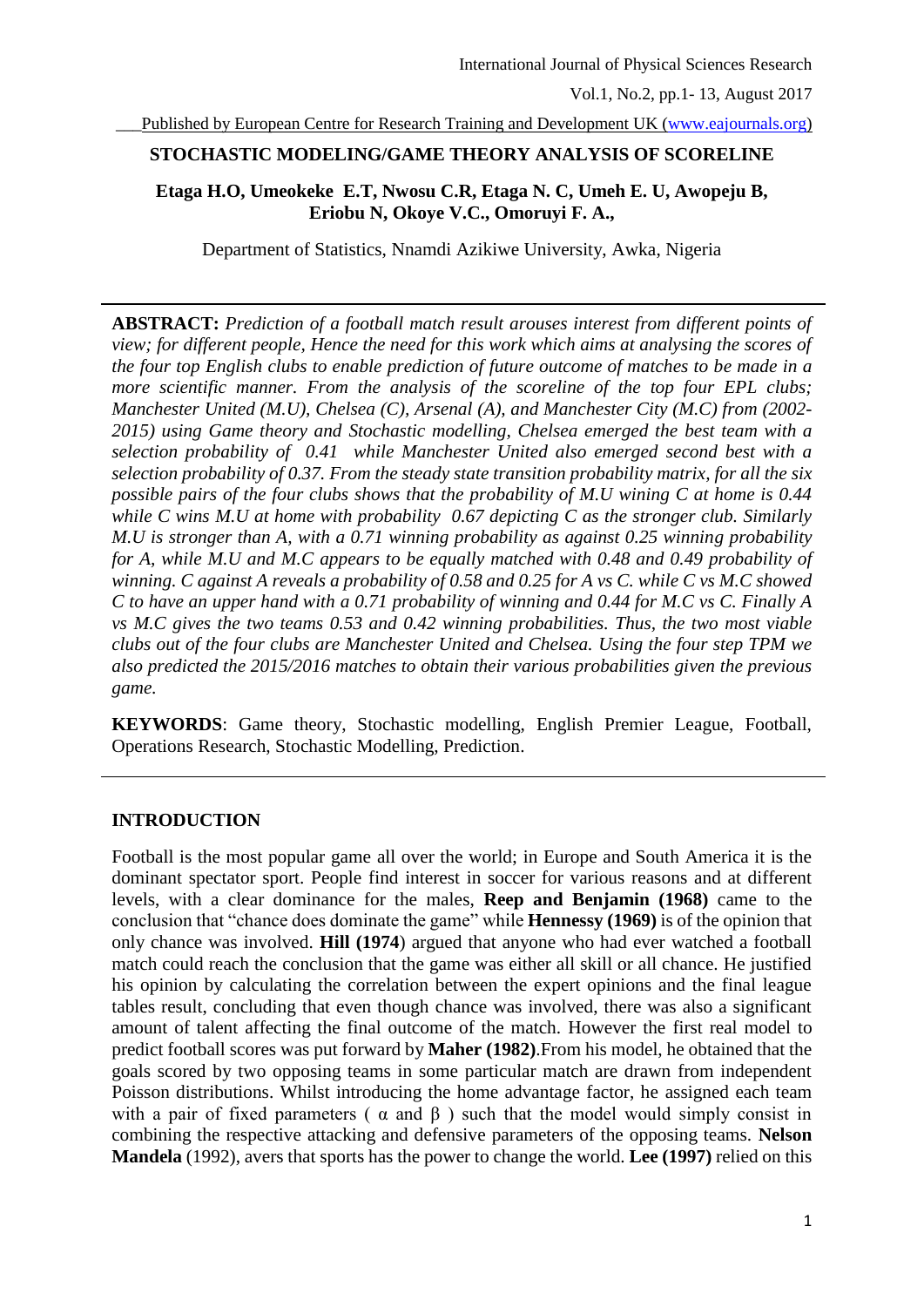#### Published by European Centre for Research Training and Development UK [\(www.eajournals.org\)](http://www.eajournals.org/)

model to simulate the English Premier League season 1995/1996 for around 1000 times, and investigated whether Manchester United really deserved to emerge victorious.

**Steinmetz (2000)** obtained a United States par tent for a statistical model (similar to a regression tree) that can be used for the prediction of future outcomes based on qualitative measures only, using historical parameters related to past performance, experience of team personnel, time of the season at which a game occurs, and the Las Vegas betting line. **Ferda (2009)** provides a statistical measurement to predict the possible winners of international football tournaments with specific reference to the Euro 2008 football tournaments. **Blundell (2009)** found that numerical models can facilitate the prediction of result in sporting events. The options within these models rely on data related to the competitors. He used a logistic regression model to predict the result of American football matches and incorporates data of the 2 teams' previous results, novel options like stadia size and the distance the away team has to travel.

In addition **Baio & Blangiardo (2010**) propose a Bayesian hierarchal model to address the prediction process by estimating the characteristics that bring a team to lose or win a particular game and predicting the score. They used the data of Italian serial A championship 2007/2008 to test the model adequacy. Also , almost all football clubs attracts a huge number of fans; emotional admires who are indirectly involved in the outcome of every game played by the club and often will want to predict the outcome of every game before its occurrence. Statistical modelling of the outcome of different game especially football has thus become a popular area of research. Out of the many football leagues available, the English Premier League (EPL), which is the world's most watched league with a TV audience of 4.7 billion people was chosen for this study, which aims at finding not only the best two EPL clubs but also finding the steady state probability of winning their home and away matches using their scoreline from 2002- 2015 matches

The dataset used for this study is the results (scoreline) of 13 seasons (years) of the top four EPL clubs from the 2002-03 seasons to the 2014-15 seasons. Since each of the 4 teams play all other teams twice per season (home and away). This translates to 12 games. For each game, our dataset includes the home team, the away team, the score difference, the winner, and the number of goals for each team. By convention, club ("A vs. B") implies that A is the home team and B is the away team. The main aim of this research is to find the scoreline trend of the four clubs from 2002-2015, more specifically to obtain the best two clubs. This research aim would achieve by; Firstly, to obtain the best two clubs using the score of the game for each season; Secondly, to obtain the best two overall clubs for the 13 seasons; thirdly to obtain the estimate of the Transition probability matrix describing the game for the entire season; fourthly, to obtain the probability that a club wins and wins again after 4 plays and fifthly, to obtain the stationary matrix which describes the game.

# **DATA ANALYSIS AND RESULTS**

# **Game theory Analysis of 2013/2014 season scoreline**

In order to find the best club for each season, using the four clubs as strategies. A competitive situation where two individuals (MR A & MR B) select the best club using their scorelines is created so as to maximize profit and the other to minimize loss.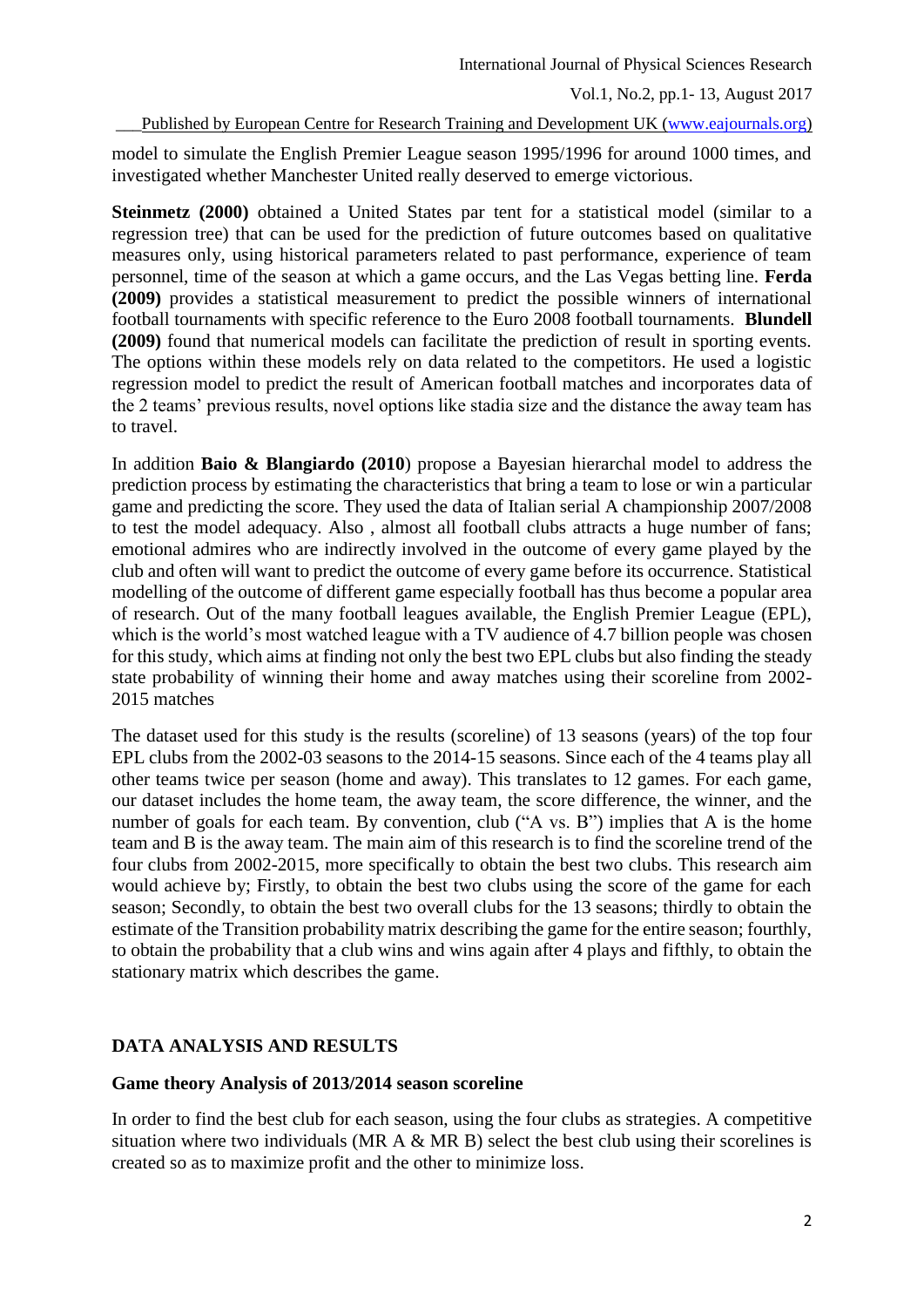\_\_\_Published by European Centre for Research Training and Development UK [\(www.eajournals.org\)](http://www.eajournals.org/)

The top four EPL clubs are represented with the following abbreviations shown below

Manchester United (Man U)

Chelsea (C)

Arsenal (A) and

Manchester City (Man City)

# **Home Match 2013/2014 season**

Table1, shows the difference in goals of the four clubs in their home matches. The value 1 in the diagonal matrix is for completeness in the season because a club cannot play themselves. The first row entry Man U had a draw with Chelsea, won Arsenal by 1 goal, lost 3 goals to Man City. In the second row entry Chelsea won Man U by 2 goals, won Arsenal by 6 goals, won Man City by 1 goal. In the third row entry, Arsenal had a draw with Man U, had a draw with Chelsea, and also had a draw with Man City. In the fourth row entry, Man City won Man U by 3 goals, lost 1 goal to Chelsea, won Arsenal with 3 goals.

Using the Minimax,  $\&$  Maximin criteria, we observe that maximin = minimax = value of the game = 1. This implies the existence of a **saddle point** at (C,M.C), Thus the **optimal strategy** (the best clubs) is for MR A to select Chelsea and MR B to select Man City.

# **Table 1: Home Match 2013/2014 Payoff Matrix**



# **Away Match 2013/2014 season**

Using the same approach the payoff matrix for the away match 2013/2014 is obtained and shown in Table 2

Using the Minimax and Maximin Criteria, we observe that there is **no saddle point**; hence **linear programming method** is used to obtain the solution to the payoff matrix.

**Table 2 Away Match 2013/2014 Payoff Matrix**

|          |   | MR <sub>B</sub> |   |     |         |         |
|----------|---|-----------------|---|-----|---------|---------|
|          | M |                 | A | M.C | Minimum |         |
| 1V.I     |   |                 |   |     |         |         |
|          |   |                 |   |     |         | maximin |
| $\Gamma$ |   | - 1             |   | -   | ۔       |         |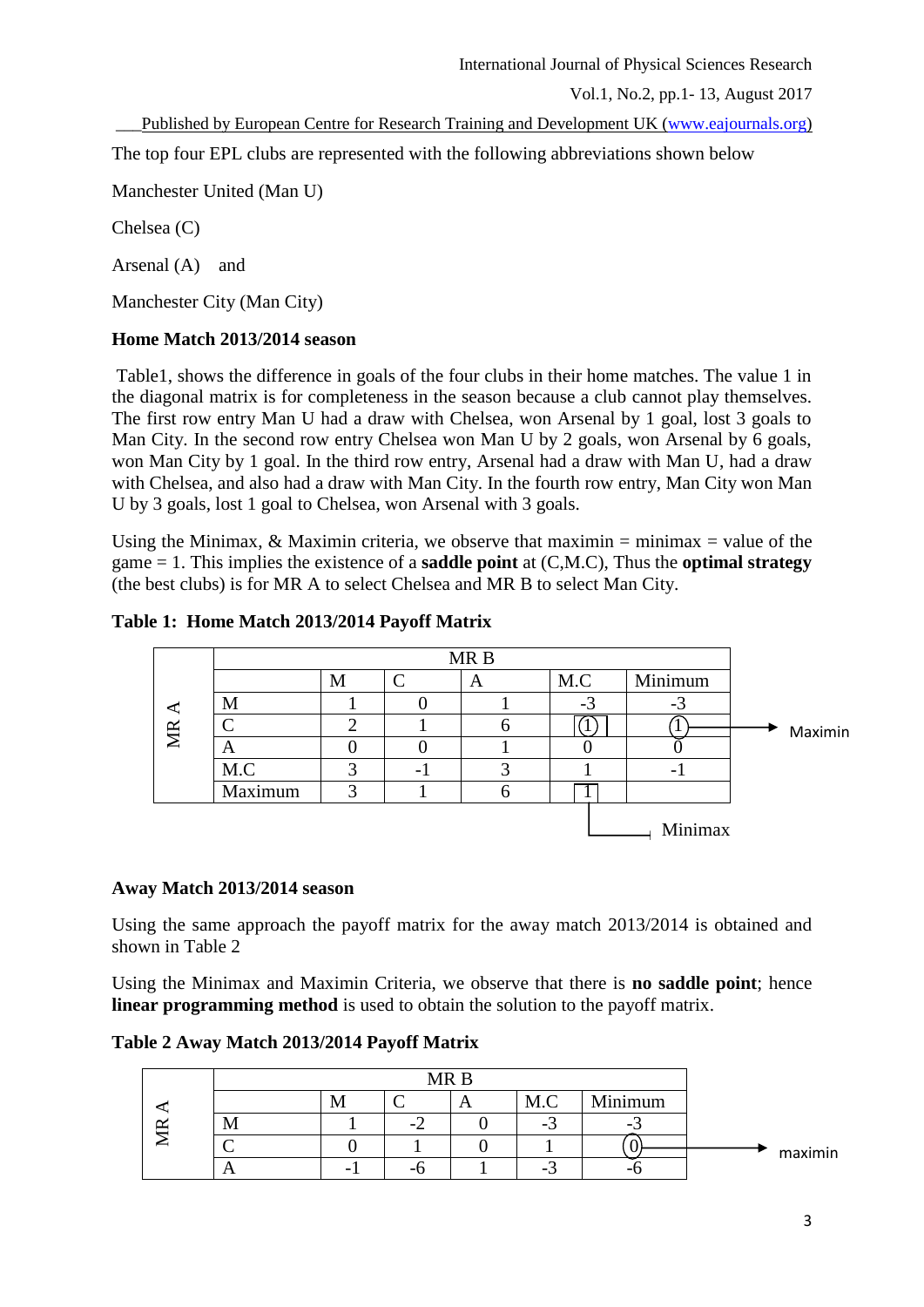#### International Journal of Physical Sciences Research

Vol.1, No.2, pp.1- 13, August 2017

Published by European Centre for Research Training and Development UK [\(www.eajournals.org\)](http://www.eajournals.org/)

|         | - |  |         |
|---------|---|--|---------|
| Maximum |   |  |         |
|         |   |  |         |
|         |   |  | minimax |

Table 2 is now converted to a payoff matrix with non negative entries by adding a constant number 6 to all the elements of the payoff matrix to give Table 3

Table 3: The modified payoff matrix with probabilities  $p_i \& q_i$ 

|    |             |   |           | MR <sub>B</sub> |                |                                         |
|----|-------------|---|-----------|-----------------|----------------|-----------------------------------------|
|    |             | M | $\subset$ | Α               |                | M.C   Probability                       |
|    | M           |   |           |                 |                |                                         |
| MR | ◠           |   |           |                 |                | v <sub>2</sub>                          |
|    | A           |   |           |                 |                | $\boldsymbol{\mathcal{v}}_{\texttt{3}}$ |
|    | M.C         |   |           |                 |                | $p_{4}$                                 |
|    | Probability |   | ຳ         | 13              | q <sub>4</sub> |                                         |

Where

 $p_i$ , i=1,2,3,4 and  $q_j$ , j=1,2,3,4 are the strategy selection probabilities for both MR A and MR B respectively. Solving for MR B, the expected loss for MR B becomes system 1

$$
7q_1 + 4q_2 + 6q_3 + 3q_4 \leq v
$$
  
\n
$$
6q_1 + 7q_2 + 6q_3 + 6q_4 \leq v
$$
  
\n
$$
5q_1 + 7q_3 + 3q_4 \leq v
$$
  
\n
$$
9q_1 + 5q_2 + 6q_3 + 7q_4 \leq v
$$
  
\n
$$
q_1, q_2, q_3, q_4 \geq 0
$$

Dividing system 1 by v gives system 2

Maximize  $z_q (= 1/y) = y_1 + y_2 + y_3 + y_4$ 

Subject to

$$
7y_1 + 4y_2 + 6y_3 + 3y_4 \le 1
$$
  
\n
$$
6y_1 + 7y_2 + 6y_3 + 6y_4 \le 1
$$
  
\n
$$
5y_1 + 7y_3 + 3y_4 \le 1
$$
  
\n
$$
9y_1 + 5y_2 + 6y_3 + 7y_4 \le 1
$$
  
\n
$$
y_1, y_2, y_3, y_4 \ge 0
$$
  
\nWhere  $y_1 = \frac{q_1}{v}, y_2 = \frac{q_2}{v}, y_3 = \frac{q_3}{v}, y_4 = \frac{q_4}{v}$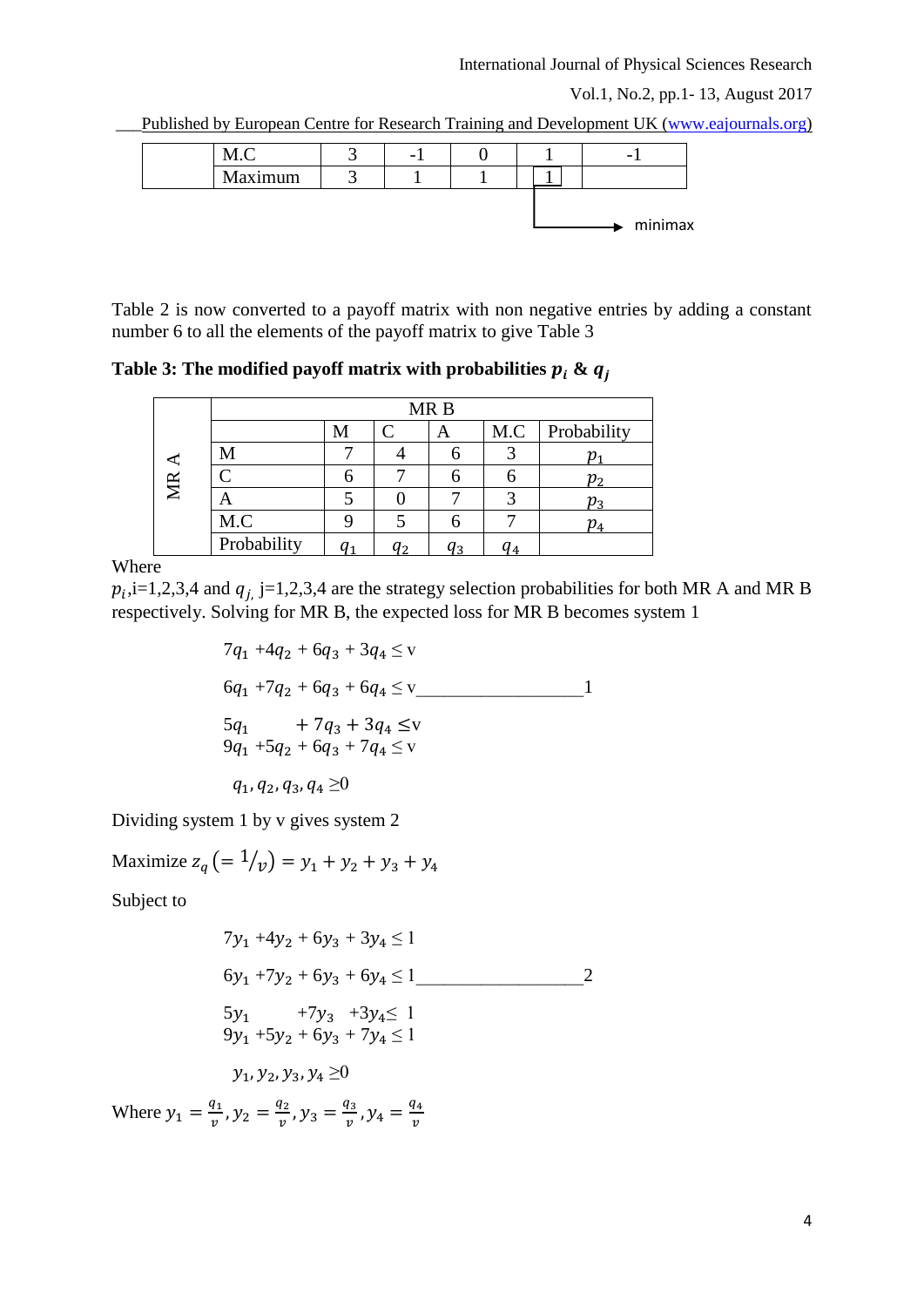\_\_\_Published by European Centre for Research Training and Development UK [\(www.eajournals.org\)](http://www.eajournals.org/)

Converting system 2 to standard form gives system 3

Maximize  $z_q = y_1 + y_2 + y_3 + y_4 + 0s_1 + 0s_2 + 0s_3 + 0s_4$ 

Subject to

$$
7y_1 + 4y_2 + 6y_3 + 3y_4 + s_1 = 1
$$
  
\n
$$
6y_1 + 7y_2 + 6y_3 + 7y_4 + s_2 = 1
$$
  
\n
$$
5y_1 + 7y_3 + 3y_4 + s_3 = 1
$$
  
\n
$$
9y_1 + 5y_2 + 6y_3 + 7y_4 + s_4 = 1
$$
  
\n
$$
y_1, y_2, y_3, y_4, s_1, s_2, s_3, s_4 \ge 0
$$

See Table 4 for initial tableau for system 3

| Table 4: The initial tableau |  |  |
|------------------------------|--|--|
|------------------------------|--|--|

| <b>Basic</b> |  |  |  | ാ $\Delta$ | solution |
|--------------|--|--|--|------------|----------|
|              |  |  |  |            |          |
|              |  |  |  |            |          |
| ാ~           |  |  |  |            |          |
|              |  |  |  |            |          |
| -24          |  |  |  |            |          |

Using the statistical software TORA we solve the linear programming problem in Table 4 using simplex method to obtain the solution stated in Table 5

| <b>Basic</b>   | $\mathcal{V}$ | $v_{\alpha}$ | $v_{3}$ | $\mathcal{V}_4$ | $S_1$ | $S_{2}$ | $S_2$   | $S_4$   | solution |
|----------------|---------------|--------------|---------|-----------------|-------|---------|---------|---------|----------|
| $\mathbf{z}$   |               |              |         | 0.08            |       | 0.13    | 0.02    | 0.01    | 0.16     |
| S <sub>1</sub> |               |              |         | $-2.73$         |       | $-0.22$ | $-0.25$ | $-0.50$ | 0.04     |
| $v_{2}$        |               |              |         | 0.54            |       | 0.19    | $-0.11$ | $-0.07$ | 0.02     |
| $y_3$          |               |              |         | 0.17            |       | 0.15    | 0.19    | $-0.20$ | 0.13     |
|                |               |              |         | 0.36            |       | $-0.20$ | $-0.07$ | $-0.29$ | 0.01     |

# **Table 5: Final iteration tableau**

Table5 is the final tableau with the optimal solution for MR B given as  $y_1 = 0.01; y_2 = 0.02; y_3 = 0.13, y_4 = 0, z = 0.16$ 

Value of the game for the modified matrix is  $v = \frac{1}{2}$  $\frac{1}{z}$  = 6.25

These solution values are now converted back into the original variables:

$$
y_1 = \frac{q_1}{v}
$$
, then  $q_1 = y_1 \times v = 0.01 \times 6.25 = 0.06$   
 $y_2 = \frac{q_2}{v}$ , then  $q_2 = y_2 \times v = 0.02 \times 6.25 = 0.12$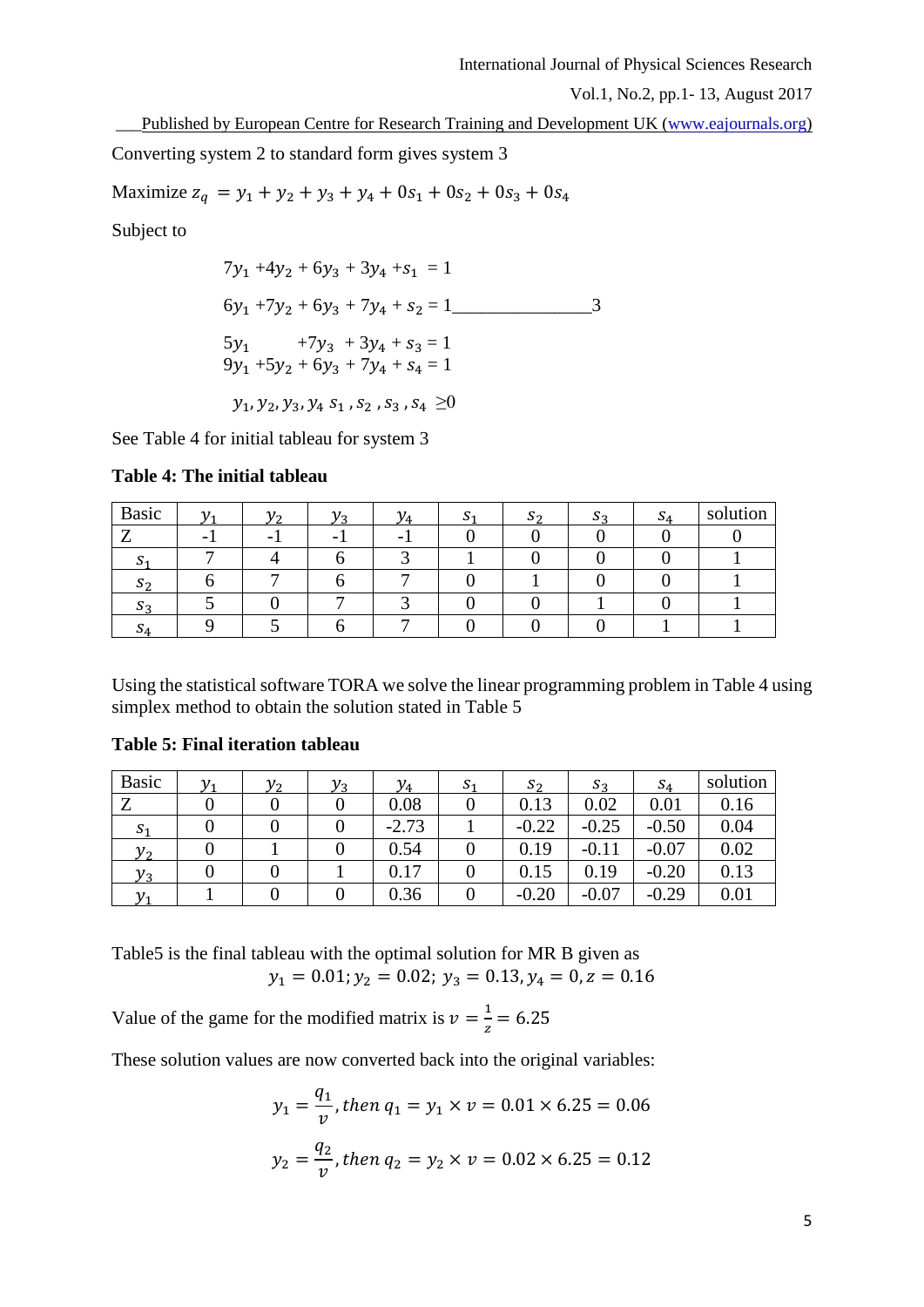Published by European Centre for Research Training and Development UK [\(www.eajournals.org\)](http://www.eajournals.org/)

$$
y_3 = \frac{q_3}{v}
$$
, then  $q_3 = y_3 \times v = 0.13 \times 6.25 = 0.81$   
 $y_4 = \frac{q_4}{v}$ , then  $q_4 = y_4 \times v = 0.00 \times 6.25 = 0.00$ 

The optimal strategies for MR A are obtained from the z row under the slack variables in Table 5

$$
x_1 = 0.00; x_2 = 0.13, x_3 = 0.02, x_4 = 0.01, z = 0.16
$$

 $x_i = \frac{p_i}{n}$  $\boldsymbol{\mathcal{V}}$ 

$$
x_1 = \frac{p_1}{v}, \text{ then } p_1 = x_1 \times v = 0.00 \times 6.25 = 0.00
$$
\n
$$
x_2 = \frac{p_2}{v}, \text{ then } p_2 = x_2 \times v = 0.13 \times 6.25 = 0.81
$$
\n
$$
x_3 = \frac{p_3}{v}, \text{ then } p_3 = x_3 \times v = 0.02 \times 6.25 = 0.12
$$
\n
$$
x_4 = \frac{p_4}{v}, \text{ then } p_4 = x_4 \times v = 0.01 \times 6.25 = 0.06
$$

Hence, the selection probabilities MR A and MR B respectively are: (0.00, 0.81, 0.12. 0.06) & (0.06, 0.12, 0.81, 0.00) as shown in Table 6 While the expected value of the game for the problem is

$$
v = 1/2 -
$$

$$
v = 6.25 - 6
$$

$$
v = 0.25
$$

 $\boldsymbol{k}$ 

#### **Table 6: probabilities of using strategies by MR A and MR B**

|                                                                                                                                                     |                                                                                                          |   |                         | MR <sub>B</sub> |     |             |  |  |  |  |  |
|-----------------------------------------------------------------------------------------------------------------------------------------------------|----------------------------------------------------------------------------------------------------------|---|-------------------------|-----------------|-----|-------------|--|--|--|--|--|
|                                                                                                                                                     |                                                                                                          | M | C                       | A               | M.C | Probability |  |  |  |  |  |
|                                                                                                                                                     | M                                                                                                        | 7 | 4                       | 6               | 3   | 0.00        |  |  |  |  |  |
| MR $A$                                                                                                                                              | C                                                                                                        | 6 | 7                       | 6               | 6   | 0.81        |  |  |  |  |  |
|                                                                                                                                                     | A                                                                                                        | 5 | 0                       | 7               | 3   | 0.12        |  |  |  |  |  |
|                                                                                                                                                     | M.C                                                                                                      | 9 | $\overline{\mathbf{5}}$ | 6               | 7   | 0.06        |  |  |  |  |  |
| 0.81<br>0.06<br>0.12<br>0.00<br>Probability                                                                                                         |                                                                                                          |   |                         |                 |     |             |  |  |  |  |  |
| From Table 6, C(Chelsea) has the highest selection probability of<br>his profit. While A(Arsenal) has the highest selection probability<br>by MR B. |                                                                                                          |   |                         |                 |     |             |  |  |  |  |  |
|                                                                                                                                                     | Using the same steps $\&$ methods, we obtain the best possible cho<br>from 2002-2015 as shown in Table 7 |   |                         |                 |     |             |  |  |  |  |  |

From Table 6, C(Chelsea) has the highest selection probability of 0.81 by MR A to maximize his profit. While A(Arsenal) has the highest selection probability of 0.81 of minimizing loss by MR B.

Using the same steps & methods, we obtain the best possible choices for MR A and MR B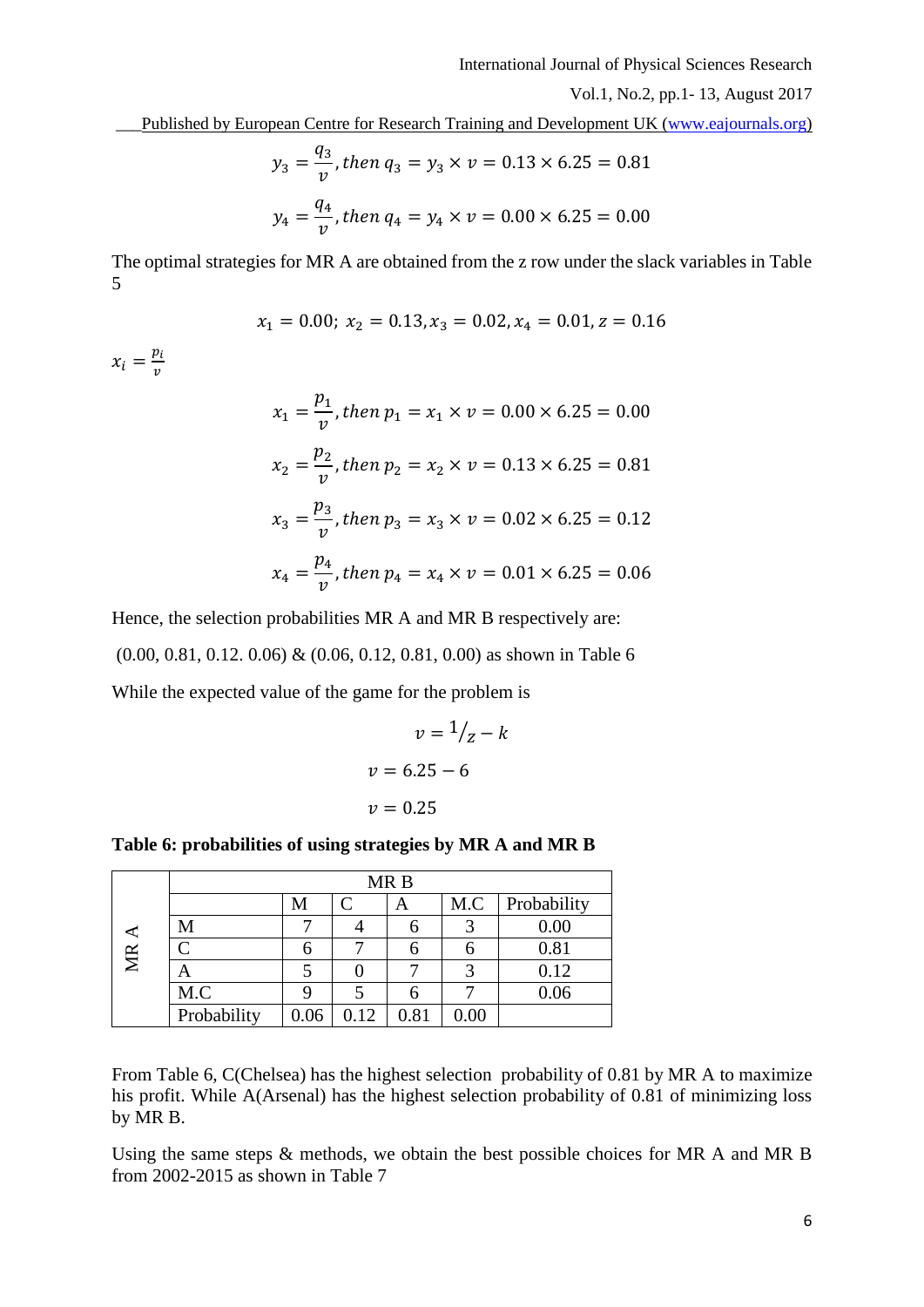\_\_\_Published by European Centre for Research Training and Development UK [\(www.eajournals.org\)](http://www.eajournals.org/)

|           | MR A          |               |          | MR <sub>B</sub> |
|-----------|---------------|---------------|----------|-----------------|
| Season    | Home          | Away          | Home     | Away            |
| 2002/2003 | M.U           | M.U           | M.U      | M.U             |
| 2003/2004 | A             | M.C           | M.U, C   | C.A.M.C         |
| 2004/2005 | $\mathcal{C}$ | M.C. C        | M.C      | $\mathcal{C}$   |
| 2005/2006 | $\mathcal{C}$ | C             | C        | M.U             |
| 2006/2007 | C, A          | $\mathcal{C}$ | M.U.C    | M.U.A.M.C       |
| 2007/2008 | $\mathcal{C}$ | M.U           | M.U, A   | $\mathcal{C}$   |
| 2008/2009 | M.U           | M.U           | M.U      | M.U.A           |
| 2009/2010 | M.U, M.C      | M.U           | M.U, C   | M.U             |
| 2010/2011 | M.U, C        | C, A          | M.U      | C, A            |
| 2011/2012 | M.C           | M.U           | M.U, M.C | M.C             |
| 2012/2013 | M.U. M.C      | M.C           | M.U, M.C | M.U.C.M.C       |
| 2013/2014 | $\mathcal{C}$ | C             | C, M.C   | A               |
| 2014/2015 | $\mathcal{C}$ | $\mathsf{C}$  | C        | A               |
|           |               |               |          |                 |

**Table 7: Choice selection of MR A and MR B**

Summarizing Table 7 to obtain the number of times a club is chosen by the competitors for the Home and Away matches gives Table 8

# **Table 8 Number of possible selection**

|      |      | Number of occurrence of each club |     |     |     |     |      |     |          |  |  |  |
|------|------|-----------------------------------|-----|-----|-----|-----|------|-----|----------|--|--|--|
|      | M.U  | M.C                               |     |     |     |     |      |     |          |  |  |  |
|      | Home | Away                              | Hom | Awa | Hom | Awa | Home | Awa | Total    |  |  |  |
|      |      |                                   | e   |     | e   |     |      |     |          |  |  |  |
| MR A |      |                                   |     |     |     |     |      |     | $\Omega$ |  |  |  |
| MR R |      |                                   |     |     |     |     |      |     |          |  |  |  |

Thus the selection probabilities for the four clubs for the home & away matches are as shown in Table 9

|  |  | Table 9 Probabilities selection for the four clubs by the two competitors |  |  |  |  |  |
|--|--|---------------------------------------------------------------------------|--|--|--|--|--|
|  |  |                                                                           |  |  |  |  |  |

|      | $M.U(H+A)$ | $C(H+A)$ | $A(H+A)$ | $M.C(H+A)$ | Maximum |
|------|------------|----------|----------|------------|---------|
| MR A | 0.31       | 0.41     | 0.09     | 0.19       | 0.41    |
| MR B | 0.37       | 0.27     | 0.17     | 0.20       | 0.37    |

From Table 9, C(Chelsea) has the highest selection probability by MR A while M.U(Manchester United) has the highest selection probability by MR B.

# **Analysis using Transition Probability Matrix**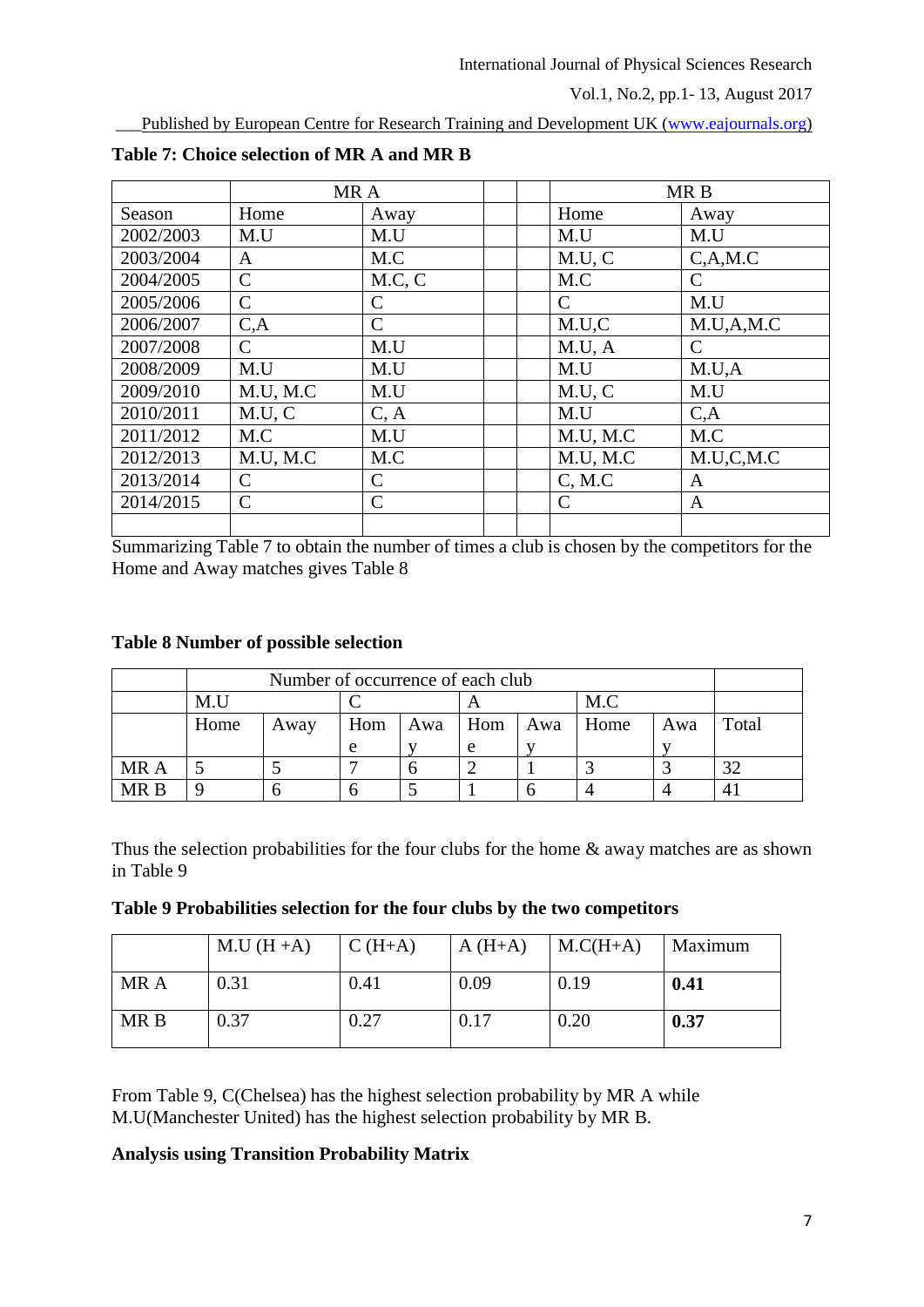International Journal of Physical Sciences Research

Vol.1, No.2, pp.1- 13, August 2017

\_\_\_Published by European Centre for Research Training and Development UK [\(www.eajournals.org\)](http://www.eajournals.org/)

The first step in the development of the transition probability matrix is to obtain the matrix of flow. From the combined scores for the 13 seasons, the matrix of flow was obtained for all possible pair of clubs for the entire season for "Home" and "Away" matches. Where

w represents a "win" L represents a "loss" D represents a "draw".

The matrix of flow, with the corresponding transition probabilities matrix (TPM) and its eigenvalues are given as follows

**Matrices of flow, TPM and the eigenvalues for the Home and Away matches**

| <b>HOME</b>                                   |  | <b>AWAY</b> |  |                       |
|-----------------------------------------------|--|-------------|--|-----------------------|
| Manchester United vs Chelsea<br><b>United</b> |  |             |  | Chelsea vs Manchester |

#### **WDLW DWWLWWLDD DWWWDWDWWDLWW**

| <b>Matrix of flow</b>          | TPM                                                                                                                                                                                                                                                                                                                                                                                                                                                | <b>Matrix of flow</b>            | rpm |
|--------------------------------|----------------------------------------------------------------------------------------------------------------------------------------------------------------------------------------------------------------------------------------------------------------------------------------------------------------------------------------------------------------------------------------------------------------------------------------------------|----------------------------------|-----|
|                                | $\begin{array}{l} L \left[\begin{array}{cc} L & W & D \\ 0 & 2 \\ W & 2 & 2 \end{array}\right] \begin{array}{ccc} 1 & 3 \\ 2 & 6 \\ W & 1 & 1 \end{array} & P_{ij} = \left[\begin{array}{cccc} 0 & 0.7 & 0.3 \\ 0.3 & 0.3 & 0.3 \\ 0.3 & 0.3 & 0.3 \end{array}\right] & \left[\begin{array}{cc} L & W & D \\ W & 0 \\ W & 0 \end{array}\right] \begin{array}{ccc} 1 & 0 & 1 \\ 4 & 3 & 7 \\ D & 1 & 3 \end{array} & P_{ij} = \left[\begin{array}{$ |                                  |     |
| Eigenvalues = $[0.9, -0.3, 0]$ |                                                                                                                                                                                                                                                                                                                                                                                                                                                    | Eigenvalues = $[0.8, -0.5, 0.3]$ |     |

**Manchester United vs Arsenal Contract Arsenal vs Manchester United**

#### **WDWWLWDWWWWWD DDLDWDWLWLDDL**

**Matrix of flow TPM Matrix of flow TPM** L W L W  $\overline{D}$  $\bf{0}$  $1\quad5$  $\binom{6}{0}$  $\mathbf{1}$ 5  $\overline{2}$ D  $\bf{0}$ 3  $\overline{\mathbf{0}}$  $\mathbf{1}$ 9  $\overline{2}$  $P_{ij} =$  $0 \quad 1 \quad 0$  $0.1$   $0.6$   $0.3$  $0 \quad 1 \quad 0$ ]  $L \setminus W$ L W D  $\boldsymbol{0}$  $\boldsymbol{2}$  $\boldsymbol{2}$  $\mathbf{1}$  $\boldsymbol{0}$  $\boldsymbol{2}$ D  $\overline{\mathbf{c}}$  $\mathbf{1}$  $\boldsymbol{2}$ 3 3 6  $P_{ij} =$  $\begin{bmatrix} 0.7 & 0 & 0.3 \end{bmatrix}$  $0 \t 0.3 \t 0.7$  $\begin{vmatrix} 0.3 & 0.3 & 0.3 \end{vmatrix}$ ] Eigenvalues =  $[1, -0.4, 0]$  Eigenvalues =  $[0.9, -0.3, -0.3]$ 

**Manchester United vs Manchester City Manchester City vs Manchester United**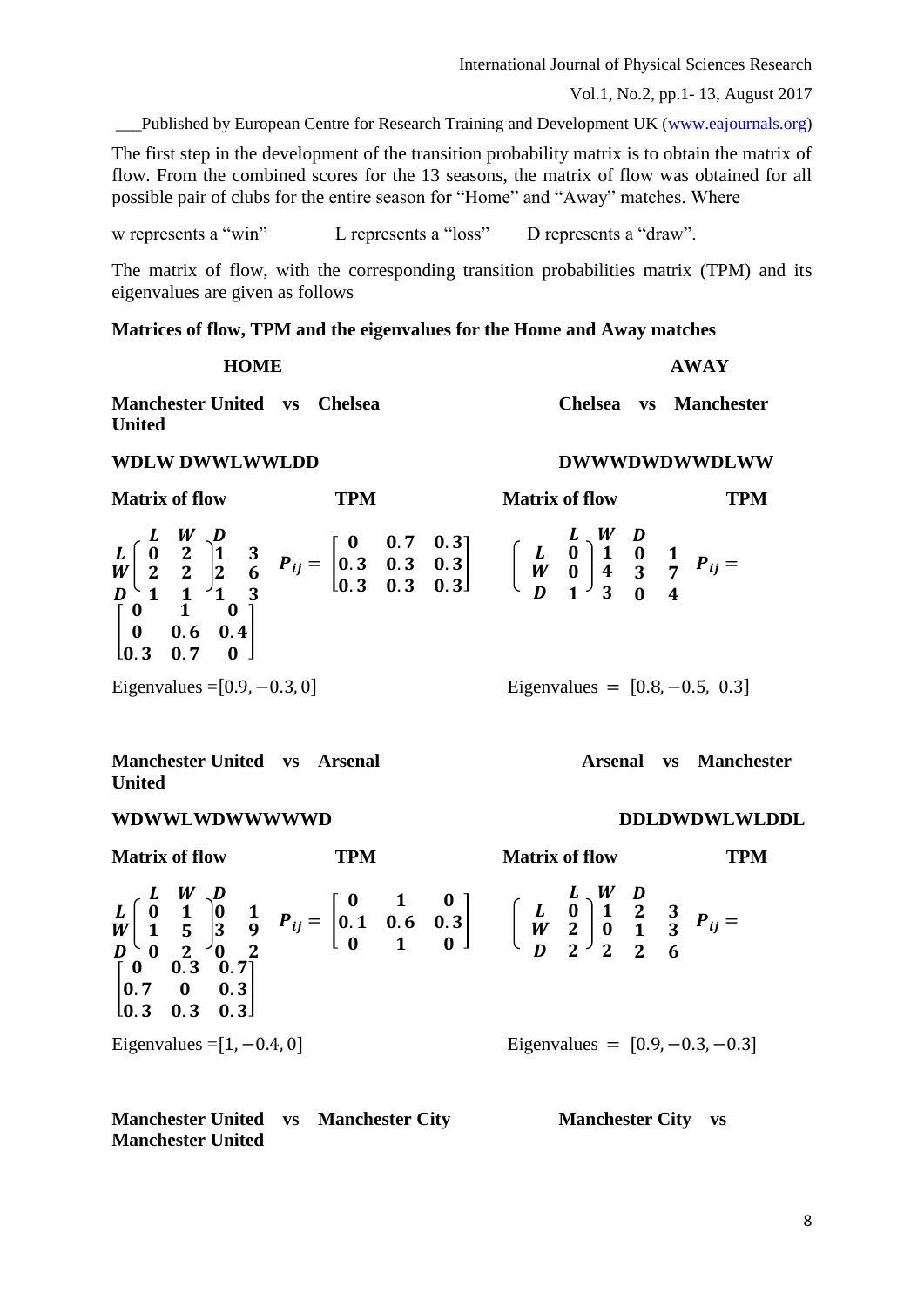\_\_\_Published by European Centre for Research Training and Development UK [\(www.eajournals.org\)](http://www.eajournals.org/)

# **DWDDWLWWWLLLW WWLWLWLLDWLWW**

**Matrix of flow TPM Matrix of flow TPM** L W  $L \mid 2$  $\bar{W}$  $\overline{D}$  $\mathbf{z}$  $\mathbf{0}$  $\mathbf{2}$  $\mathbf{2}$  $\mathbf{2}$ D  $\bf{0}$  $\mathbf{1}$  $\mathbf{1}$  $\ddot{\textbf{r}}$ 5  $\overline{\mathbf{3}}$  $P_{ij} =$  $0.5$  0.5 0  $0.4$   $0.4$   $0.2$  $0.7$  0.3 ]  $L \setminus W$ L W D  $\mathbf{1}$ 4  $\boldsymbol{0}$ 3  $\boldsymbol{2}$  $\mathbf{1}$ D  $\mathbf{1}$  $\boldsymbol{0}$  $\boldsymbol{0}$ 5 6  $\mathbf{1}$  $P_{ij} =$ [  $0.2$   $0.6$   $0.2$  $0.7 \quad 0.3 \quad 0$  $0 \quad 1 \quad 0$  $\mathbf{0}$ Eigenvalues =  $[1, -0.2, 0.4]$  Eigenvalues =  $[1, -0.25, -0.25]$ **Chelsea vs Arsenal Arsenal vs Chelsea DLDWDWLWWLWWW WWDLDWLLWDLDD Matrix of flow TPM Matrix of flow TPM** L W L W  $\bm{D}$  $\bf{0}$  $\mathbf{z}$  $\mathbf{1}$  $\mathbf{z}$ 3  $\overline{2}$ D  $\mathbf{1}$  $\mathbf{1}$  $\overline{\mathbf{0}}$ 3 6  $\overline{\mathbf{3}}$  $P_{ij} =$  $0 \t 0.7 \t 0.3$  $0.3$   $0.5$   $0.2$  $0.3 \quad 0.7 \quad 0$ ] L W L W D  $\mathbf{1}$  $\mathbf{1}$  $\boldsymbol{2}$  $\mathbf{1}$  $\mathbf{1}$  $\mathbf{1}$ D  $\overline{\mathbf{c}}$  $\overline{c}$  $\mathbf{1}$  $\boldsymbol{4}$  $\boldsymbol{4}$  $\boldsymbol{4}$  $P_{ij} =$ [  $0.25$   $0.25$   $0.5$  $0.25 \quad 0.25 \quad 0.5$  $\begin{bmatrix} 0.5 & 0.25 & 0.25 \end{bmatrix}$ Eigenvalues =  $[1, -0.3, -0.2]$  Eigenvalues =  $[1.04, -0.15, -0.15]$ **Chelsea vs Manchester City Manchester City vs Chelsea WWDWWWWLWWD LLWLLLLWWWWLD Matrix of flow TPM Matrix of flow TPM**  $L$  W L W  $\overline{D}$  $\bf{0}$  $\mathbf{1}$  $\overline{\mathbf{0}}$  $\mathbf{1}$ 5  $\overline{c}$ D  $\bf{0}$ 3  $\overline{\mathbf{0}}$  $\mathbf{1}$ 9  $\overline{2}$  $P_{ij} =$  $0 \t 0 \t 0$  $0.1$   $0.6$   $0.3$  $0 \quad 1 \quad 0$ ] L W L W D  $\boldsymbol{4}$  $\boldsymbol{2}$  $\boldsymbol{0}$  $\overline{\mathbf{c}}$ 3  $\boldsymbol{0}$ D  $\mathbf{1}$  $\bf{0}$  $\boldsymbol{0}$ 7 5  $\boldsymbol{0}$  $P_{ij} =$ [  $0.6$   $0.3$   $0.1$  $0.4$   $0.6$  0  $\Omega$  $\overline{0}$ Eigenvalues =  $[1, -0.4, 0]$  Eigenvalues =  $[0.9, 0, 0.25]$ 

Arsenal vs Manchester City **Manchester City Vs Arsenal WWDWWWWDDWLDD LLLLWLWWLWDWL**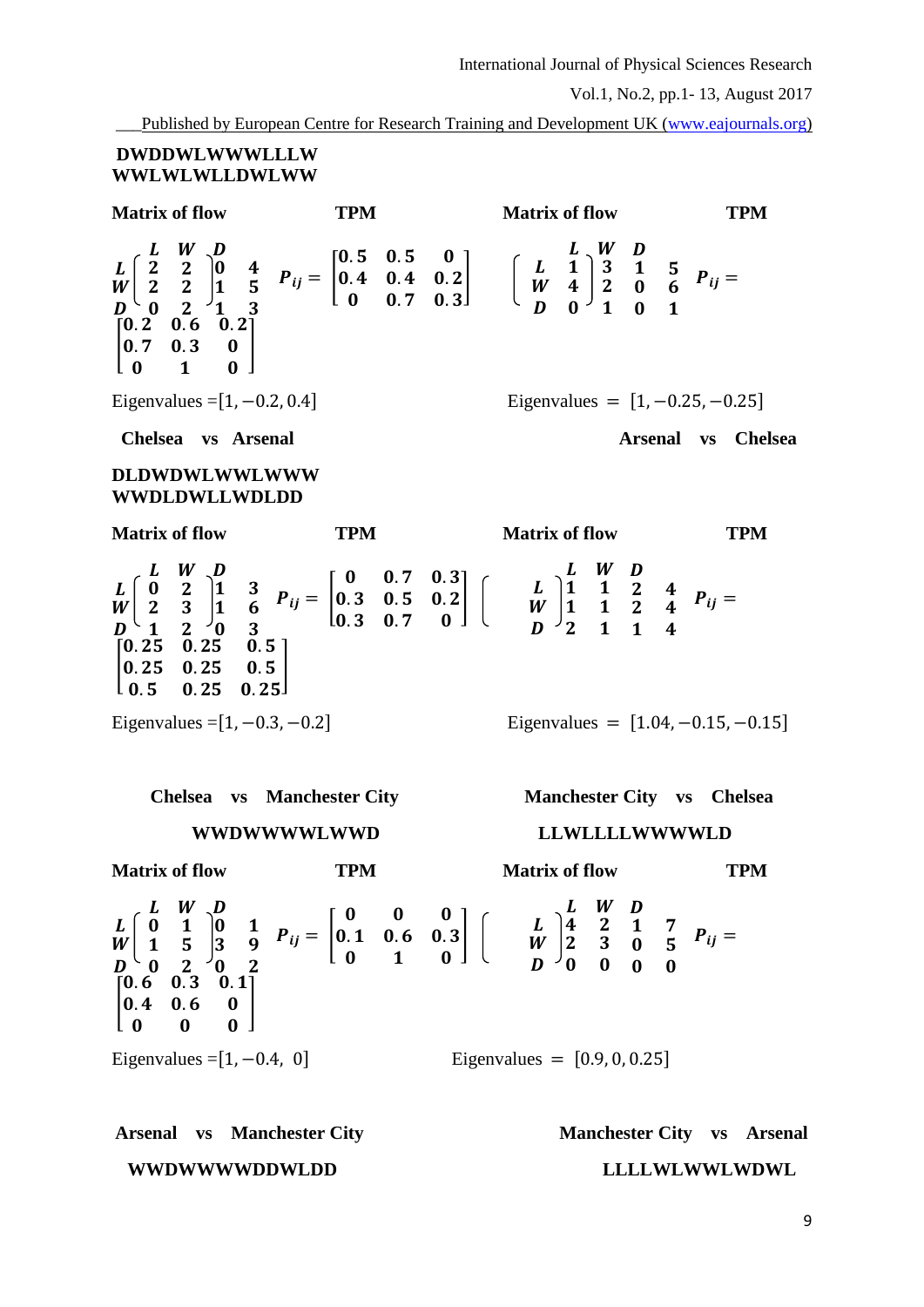\_\_\_Published by European Centre for Research Training and Development UK [\(www.eajournals.org\)](http://www.eajournals.org/)

**Matrix of flow TPM Matrix of flow TPM** L W L W D  $\bf{0}$  $\mathbf{1}$  $\overline{\mathbf{0}}$  $\bf{0}$  $\ddot{\textbf{r}}$  $\overline{2}$ D  $\mathbf{1}$  $\mathbf{z}$  $\mathbf{2}$  $\mathbf{1}$ 7 4  $P_{ij} =$  $0 \t 0 \t 1$  $0.1$   $0.6$   $0.3$  $0 \t 0.5 \t 0.5$ ]  $L$  W L W D 3 3  $\boldsymbol{0}$ 3  $\mathbf{1}$  $\mathbf{1}$ D  $\boldsymbol{0}$  $\mathbf{1}$  $\bf{0}$ 7 5  $\boldsymbol{0}$  $P_{ij} =$ [  $0.5$  0.5 0  $0.6$   $0.2$   $0.2$  $0 \quad 1 \quad 0$  $\mathbf{0.2}$ Eigenvalues =  $[1, 0.05, 0.05]$  Eigenvalues =  $[1, -0.5, 0.2]$ 

# **Four Step TPM for Home &Away Match**

The probability that a club will win his opponents given that he won the previous game  $(p_{ww}^4)$ are now calculated for the home & away matches for the six possible combinations as shown below;

# **Manchester United vs Chelsea Chelsea vs Manchester United**

|  | $p^4 = \begin{bmatrix} 0.198 & 0.324 & 0.252 \\ 0.173 & 0.311 & 0.232 \\ 0.173 & 0.311 & 0.232 \end{bmatrix}$ |  |
|--|---------------------------------------------------------------------------------------------------------------|--|
|  |                                                                                                               |  |
|  |                                                                                                               |  |

 $p_{WW}^4 = 0.311$   $p_{WW}^4$ 

|  | $[0.076 \t 0.696 \t 0.228]$                                                          |   |
|--|--------------------------------------------------------------------------------------|---|
|  | $p^4 = \begin{bmatrix} 0.070 & 0.722 & 0.209 \\ 0.076 & 0.696 & 0.228 \end{bmatrix}$ | р |
|  |                                                                                      |   |

 $p_{ww}^4 = 0.722$   $p_{ww}^4$ 

# **Manchester United vs Man City Man City vs Manchester United**

|  | $\begin{bmatrix} 0.393 & 0.477 & 0.131 \end{bmatrix}$ |                                         |   |
|--|-------------------------------------------------------|-----------------------------------------|---|
|  |                                                       | $p^4 =  0.381 \quad 0.481 \quad 0.138 $ | P |
|  | $\begin{bmatrix} 0.367 & 0.484 & 0.150 \end{bmatrix}$ |                                         |   |

 $p_{WW}^4 = 0.481$   $p_{WW}^4$ 

|  | $[0.237 \t 0.582 \t 0.181]$                           |
|--|-------------------------------------------------------|
|  | $p^4 =  0.229 \quad 0.584 \quad 0.187 $               |
|  | $\begin{bmatrix} 0.229 & 0.582 & 0.189 \end{bmatrix}$ |

 $p_{WW}^4 = 0.584$   $p_{WW}^4$ 

 $p^4 = |$ 0.076 0.696 0.228 0.070 0.722 0.209 0.076 0.696 0.228

 $p_{ww}^4 = 0.722$   $p_{ww}^4$ 

|  | $p^4 = \begin{bmatrix} 0.072 & 0.672 & 0.256 \\ 0.077 & 0.654 & 0.269 \\ 0.086 & 0.662 & 0.251 \end{bmatrix}$ |  |
|--|---------------------------------------------------------------------------------------------------------------|--|
|  |                                                                                                               |  |

# $p_{WW}^4 = 0.654$

# **Manchester United vs Arsenal Arsenal vs Manchester United**

|  | $p^4 = \begin{bmatrix} 0.285 & 0.205 & 0.365 \ 0.239 & 0.213 & 0.427 \end{bmatrix}$ |  |
|--|-------------------------------------------------------------------------------------|--|
|  | $\begin{bmatrix} 0.259 & 0.187 & 0.347 \end{bmatrix}$                               |  |

# $p_{WW}^4 = 0.213$

|  | $[0.415 \quad 0.497 \quad 0.088]$                     |  |
|--|-------------------------------------------------------|--|
|  | $P^4 =  0.438 \quad 0.477 \quad 0.085 $               |  |
|  | $\begin{bmatrix} 0.427 & 0.503 & 0.070 \end{bmatrix}$ |  |

$$
p_{WW}^4=0.477
$$

# **Chelsea vs Arsenal Arsenal vs Chelsea**

|  | $p^4 = \begin{bmatrix} 0.352 & 0.25 & 0.398 \\ 0.352 & 0.25 & 0.398 \end{bmatrix}$ |
|--|------------------------------------------------------------------------------------|
|  | $\begin{bmatrix} 0.348 & 0.25 & 0.402 \end{bmatrix}$                               |

$$
p^4_{\scriptscriptstyle WW}=0.25
$$

# **Chelsea vs Manchester City Manchester City vs Chelsea**

| $p^4 = \begin{bmatrix} 0.403 & 0.346 & 0.043 \\ 0.461 & 0.403 & 0.048 \end{bmatrix}$ |        |     |          |  |
|--------------------------------------------------------------------------------------|--------|-----|----------|--|
|                                                                                      | $\Box$ | - 0 | $\Omega$ |  |

# $p_{\text{uvw}}^4 = 0.403$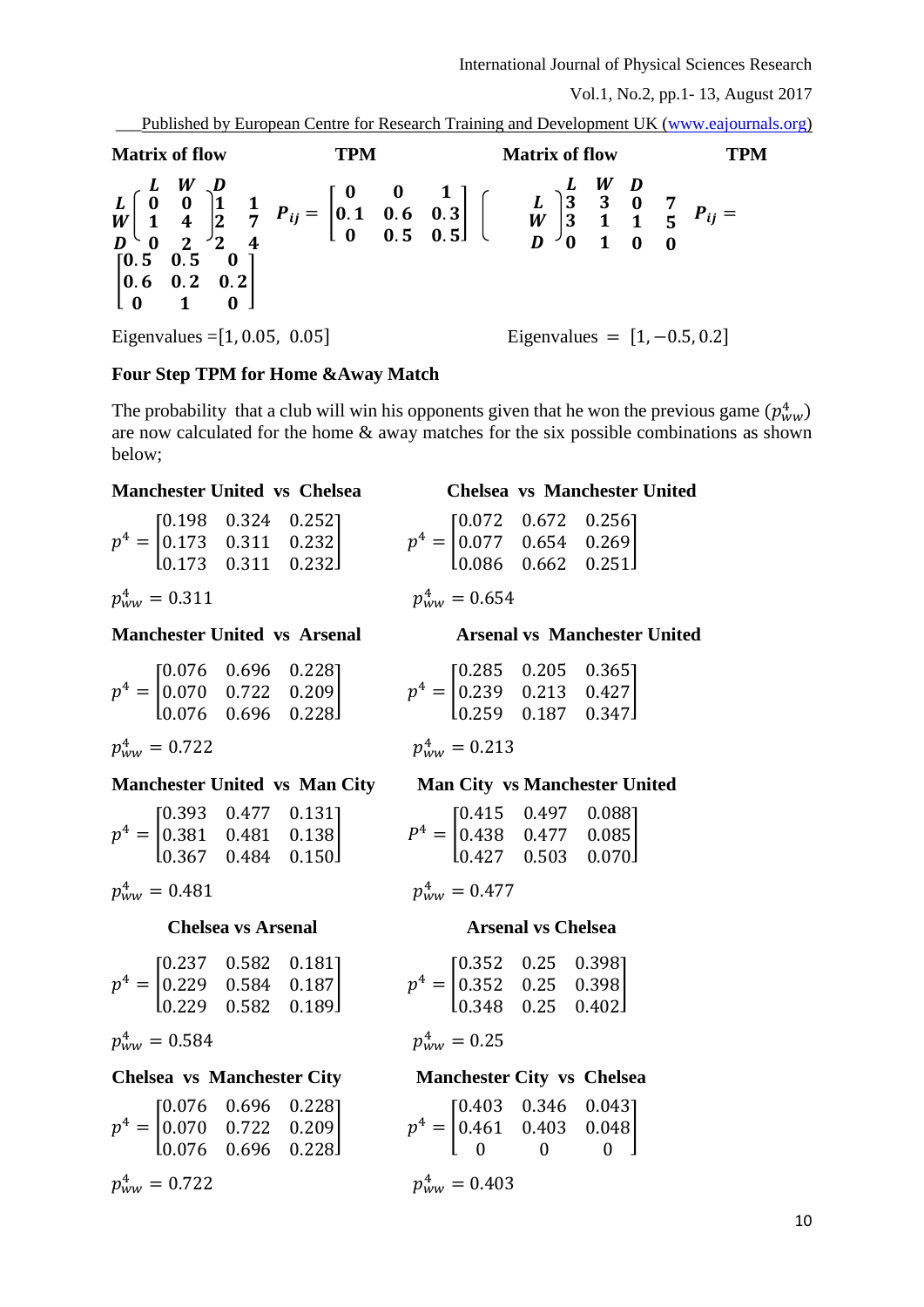International Journal of Physical Sciences Research

Vol.1, No.2, pp.1- 13, August 2017

\_\_\_Published by European Centre for Research Training and Development UK [\(www.eajournals.org\)](http://www.eajournals.org/)

|                    | <b>Arsenal vs Manchester City</b> |                                                                                                              |                    | <b>Manchester City vs Arsenal</b>                                                                             |
|--------------------|-----------------------------------|--------------------------------------------------------------------------------------------------------------|--------------------|---------------------------------------------------------------------------------------------------------------|
|                    |                                   | $p^4 = \begin{bmatrix} 0.055 & 0.53 & 0.415 \\ 0.052 & 0.527 & 0.421 \\ 0.053 & 0.526 & 0.422 \end{bmatrix}$ |                    | $p^4 = \begin{bmatrix} 0.509 & 0.402 & 0.089 \\ 0.482 & 0.447 & 0.072 \\ 0.534 & 0.358 & 0.108 \end{bmatrix}$ |
| $p_{WW}^4 = 0.527$ |                                   |                                                                                                              | $p_{WW}^4 = 0.447$ |                                                                                                               |

Observe the following from the above 6 possible combinations

- 1. Man United has a probability of 0.31 of winning Chelsea considering home advantages while Chelsea has a higher probability 0.65 of winning Man U.
- 2. Man U has a high probability 0.72 of winning Arsenal and also Arsenal vs Man U has a low probability 0.21 of winning Man U.
- 3. Man U has a probability 0.48 of winning M.C and Man City has a high probability 0.48 of winning Man U.
- 4. Chelsea has a probability 0.58 of winning Arsenal and Arsenal has a low probability 0.25 of winning Chelsea.
- 5. Chelsea has a probability 0.72 of winning M.C and Man City has a low probability 0.40 of winning Chelsea.
- 6. Arsenal has a probability 0.53 of winning Man City and Man City has a low probability 0.45 of winning Arsenal.

# **Limiting Distributions of The Transition Probability Matrices**

Since all the TPM are irreducible, recurrent Markov Chains and the eigenvalues satisfy the following equations <sup>1</sup> = 1 . . . . . . . . .1

 $\sum \pi_i = 1$ 

∞

 $i=0$ 

$$
|\lambda_1| < 1 \qquad \qquad j = 2,3
$$

The limiting distributions of the transition probability matrices exist and are subsequently obtained for each team using the following equations

$$
\sum_{i=0}^{\infty} P_{ij}\pi_i = \pi_j
$$
 j  
\n
$$
\geq 0
$$

11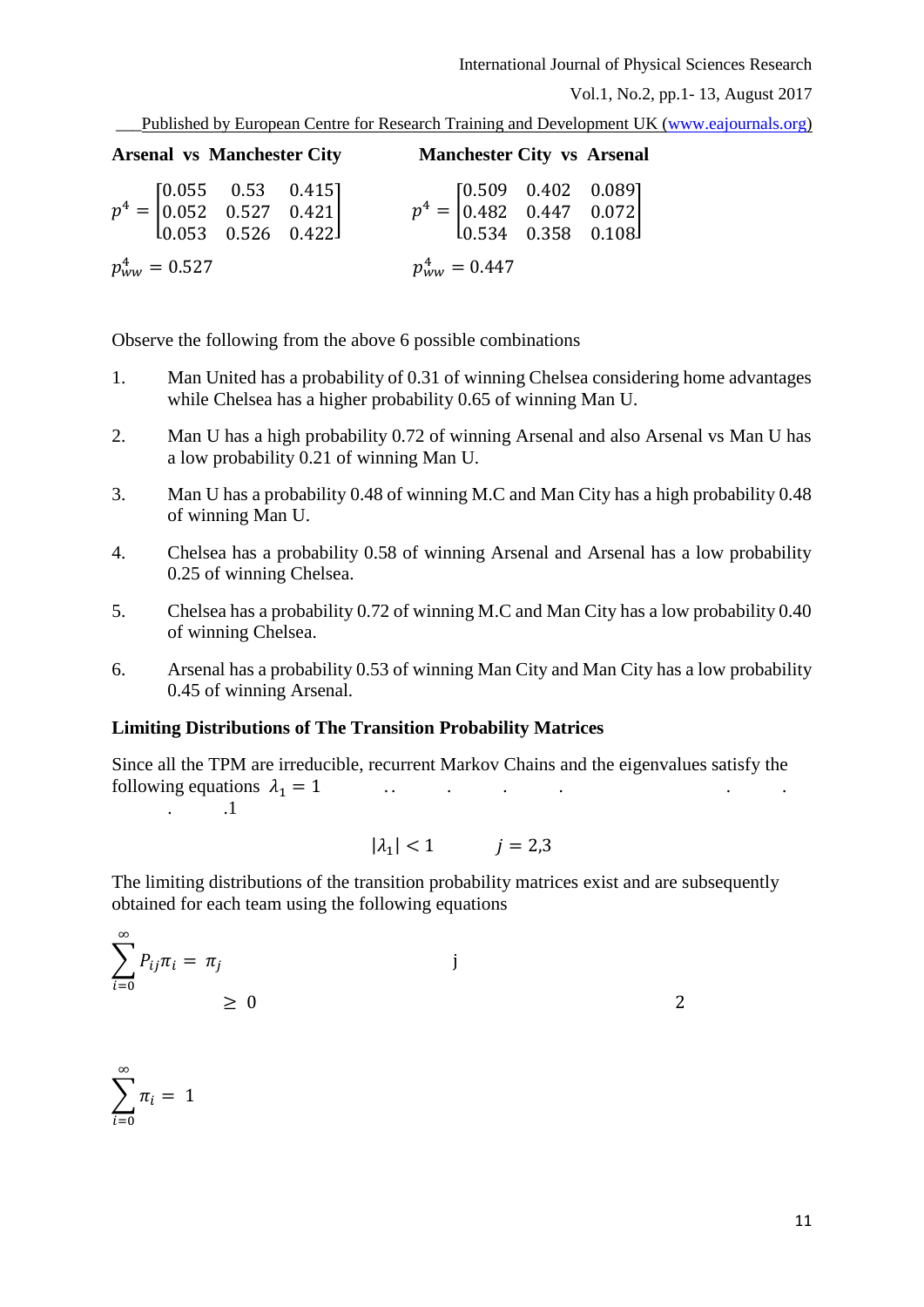\_\_\_Published by European Centre for Research Training and Development UK [\(www.eajournals.org\)](http://www.eajournals.org/)

Where  $\pi_i$  is called the long run proportion of time spent at state i. Using equation 2, the limiting distributions of the TPM for each team are obtained as shown in Table 10

| Man U vs C        | $L_{63}$ | W     | (D2)                              |
|-------------------|----------|-------|-----------------------------------|
| C vs Man U        | .079     |       | $\overline{C}_{1}$ $\overline{3}$ |
|                   |          |       |                                   |
| Man U vs A        | 0.072    | 0.714 | 0.214                             |
| A vs Man U        | 0.323    | 0.247 | 0.446                             |
|                   |          |       |                                   |
| Man U vs Man City | 0.384    | 0.479 | 0.137                             |
| Man City vs Man U | 0.427    | 0.488 | 0.085                             |
|                   |          |       |                                   |
| C vs A            | 0.231    | 0.583 | 0.186                             |
| A vs C            | 0.35     | 0.25  | 0.4                               |
|                   |          |       |                                   |
| C vs Man City     | 0.072    | 0.714 | 0.214                             |
| Man City vs C     | 0.506    | 0.443 | 0.114                             |
|                   |          |       |                                   |
| A vs Man City     | 0.053    | 0.526 | 0.421                             |
| Man City vs A     | 0.5      | 0.417 | 0.083                             |

**Table 10 Limiting Distributions of the TPM of each Team from 2002-2015**

From the above table we observe the following, Manchester United has a high probability 0.44 of winning Chelsea while Chelsea has a higher probability 0.66 of winning Manchester United considering home advantage, Secondly Man U has high probability 0.71 of winning Arsenal while Arsenal has a low probability of winning Man U, Thirdly; Man U and Man City has an equal probability 0.48 of winning in their respective homes,Fourthly;Chelsea has a high probability 0.71 of winning Man City while Man City has a probability of 0.44 of winning Chelsea and lastly Arsenal has a probability of 0.5 of winning Man City while Man City has a 0.4 probability of winning Arsenal.

# **CONCLUSION**

Based on the finding of the analysis, one can say that the two most viable clubs out of the four clubs are Manchester United and Chelsea, considering their performance in the highly selected clubs and the scoreline of their games

# **REFERENCE**

- Baio, G., & Blangiardo, M. (2010). Bayesian hierarchical model for the prediction of Football results, Journal of Applied Statistics 32(7): 253-264.
- Blundell J.D.(2009). Numerical Algorithms for predicting Sports Results. Leeds: University of Leeds.